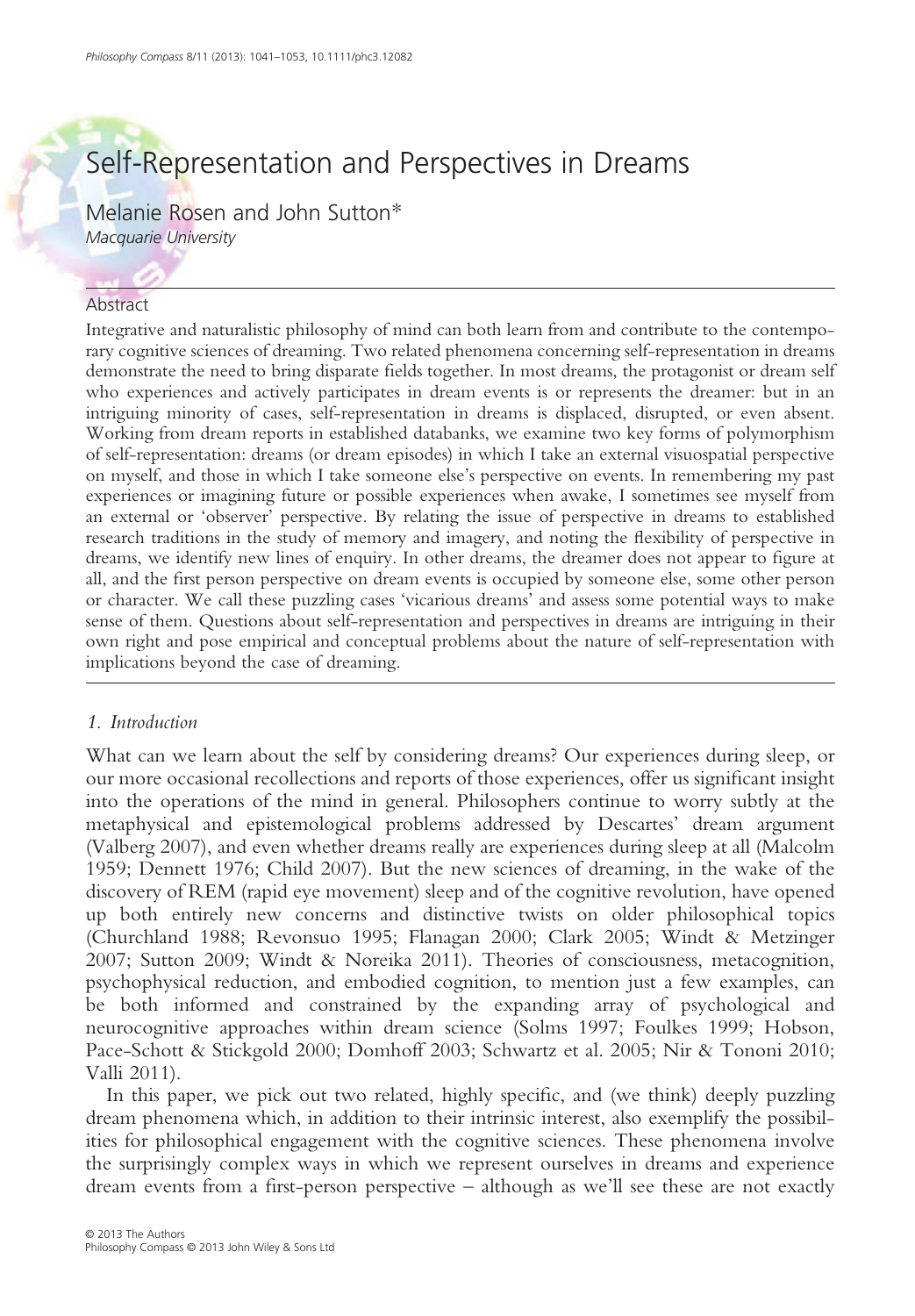equivalent. While these topics clearly connect back to traditional philosophical issues, our methodological angle here is a strongly integrative form of naturalism, in which we seek to put distinct and somewhat disconnected parts of the cognitive sciences into contact. This philosophical strategy involves direct interactive engagement with the relevant sciences, seeking mutual coevolution of theory and evidence, as is standard in philosophy of biology or philosophy of neuroscience (Griffiths & Sterelny, 1999; Craver 2007). In the philosophy of psychology, such work can function as a catalyst, bringing together disparate fields of enquiry within the relevant sciences (compare Sutton 2009, or for the case of emotion, Griffiths 1998 and Colombetti 2013). This catalyst function is increasingly important, because of the daunting (sub-)disciplinary specialization of contemporary sciences. It can be required not only to put into contact research programs across distinctive levels which might be mutually informative, such as cognitive psychology and molecular neuroscience but also across different neurocognitive domains. This latter kind of integration is specifically relevant in the current case, because certain processes of self-representation in dreams may overlap with those involved in some forms of remembering and imagining.

Dreaming's similarities to and differences from perception, imagination, and memory respectively have been the subject of discussion and controversy in both philosophy and science (Foulkes 1999; Sosa 2005; Horton, Moulin & Conway 2009; Ichikawa 2009; Windt 2010; Horton 2011). Dreaming involves a sharp bidirectional break in memory, such that our dream selves seem to be significantly disconnected: typically, we can neither reliably access our own autobiographical memories while dreaming nor clearly recollect our dreams on waking. This suggests that dreams and memory at least are firmly dissociated. But since our common sense categories for psychological processes need not map neatly on to the underlying mechanisms, there may also be overlaps and interactions across apparently distinct domains of cognition. In this paper, addressing some of the ways in which self and body are represented in dreams, we point to some specific and puzzling phenomena, which demand treatment using pooled theoretical resources from different cognitive domains as well as different disciplines.

Consider these two dream reports, gathered in controlled studies amongst large numbers of recollected dreams:

I was in a sort of South American country, two hundred years ago, I was mounting a horse: with me there were two more persons riding a horse, and other people on foot. We were pursuing a man, who was myself, we were pursuing him because he had some money, and I was observing the whole scene. (Cicogna & Bosinelli 2001, p.32)

I was walking (apparently it was me) in a suburban area, past a house whose yard was about one and a half meters above the street level. In the yard a girl I know from medical school was leading a big bearlike dog. I was leading a dog that actually was my female classmate from medical school. The girl suddenly attacked the bear-dog and they fought. The person in the dream that so far had been me, now was suddenly my classmate J. Somehow I became (physically) detached from myself and I noticed that I was not me but him. This was accompanied by a funny feeling. (Revonsuo, 2005, pp.213–4)

These reports fit a general picture of typical dreams as involving more or less bizarre narrative sequences. In the sciences of dreaming, the 'bizarreness' of dream reports is often analyzed into three distinct forms. The most common form of bizarreness is incongruity or mismatch of character, event, or setting, followed by vagueness or uncertainty, while fullscale discontinuity of narrative sequence is the least common (Stickgold & Hobson 1994;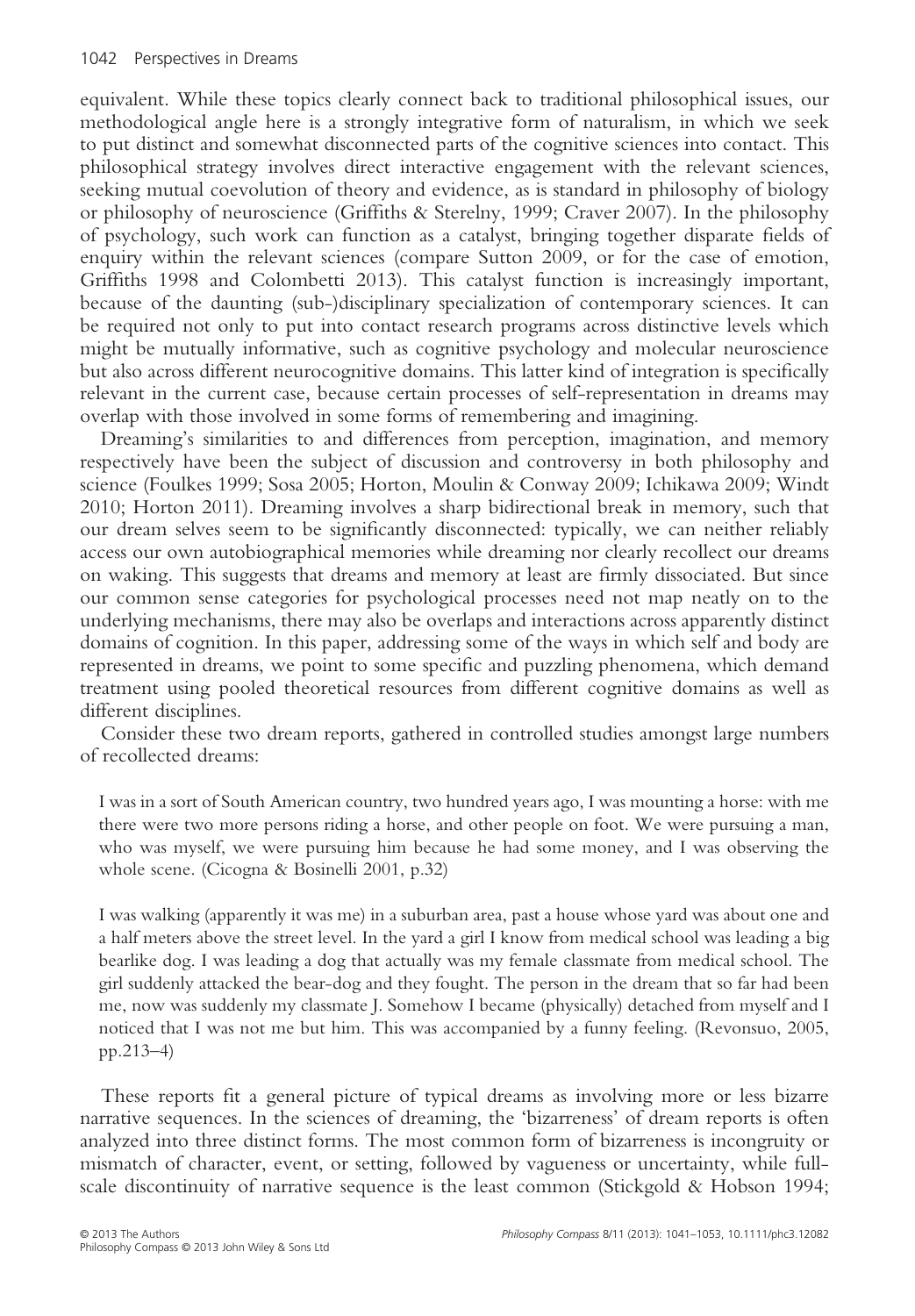Flanagan 2000, pp.147–8; Revonsuo & Tarkko 2002): There is, however, ongoing disagreement on precisely how to measure bizarreness and on its prevalence in all of our dreams as opposed to those which are most memorable (Domhoff 2003; Sutton 2009, pp.531–2; Colace 2010; Rosen 2012, ch.2).

But the bizarreness in these two reports has the notable extra feature that it stretches to touch the self, which is here variously shifting, doubled, observing, transformed, and detached. Such disruptions are not typical in most people's dreams, for sure. In by far the majority of dream experiences, as Revonsuo puts it, 'the self in the dream is the character who represents the dreamer' and 'is positioned in the center of the dream world' such that 'the dream setting and events are seen and experienced from his or her point of view' (2005, p.207). Even if, as David Foulkes' developmental studies suggest, it takes some time and some cognitive sophistication before the self regularly appears as an active character in extended dream narratives (Foulkes 1990, 1999), this does typically occur in the bulk of adult dreams. In another large-scale study, Strauch and Meier found that 'the Dream Self appears in nearly every dream', and for the most part (in 71% of dream reports) as a clear and active participant in each person's own dream: but in addition to the 11% of cases in which the dreamer is present but inactive, there were also some 18% of dream reports in which the dreamer was either entirely uninvolved or explicitly absent (1996, pp.114–5). Despite methodological challenges in characterizing and coding different ways in which self-representation in dreams might diverge from the standard case, various studies show that such divergence occurs in a sizeable minority of dreams. Our project here is to describe, probe, and assess the implications of two of its primary forms. Revonsuo notes the theoretical significance of the fact that the dream self 'is not present in every single dream', such that there is a simulated 'world of subjective experiences devoid of an explicit representation of the self' (2005, p.209). Here, we examine cases in which the self is displaced as well as missing. Even within the study of self-representation in dreams, one can ask a range of other live questions, relating for example to our understandings of our own and others' character and psychology in dreams, to the mechanisms of identification and misidentification in dreams and in delusions, and to the particular range of emotional experiences in dreaming (Foulkes et al. 1991; McNamara, McLaren & Durso 2007; Gerrans 2012). We focus on two of a number of possible forms of 'polymorphism of Self' in dreams (Occhionero & Cicogna 2011, p.1009): dreams (or dream episodes) in which I take an external visuospatial perspective on myself, and those in which I take someone else's perspective. These phenomena not only demand explanation in their own right but also pose empirical and conceptual problems about the nature of self-representation, which may have implications beyond dreaming.

## 2. Perspective in Dreams

In the first dream report quoted above, involving a pursuit in South America, the dreamer is both the pursuer and the pursued, either sequentially or simultaneously. But he is also 'observing the whole scene', including himself. Likewise, in another report from the same databank of 800 laboratory dreams, 'I was seeing my body lying on the bed, and it was completely white, better "beige". I was able to see myself lying on that bed …' (Cicogna & Bosinelli 2001, p.31). These are cases in which there is a clear self-representation in the dream, and in which the dreamer is a character, but the visual or visuospatial perspective of the dream experience does not coincide with what would be the perspective of the self or the protagonist in the dream.

There are, we suggest, three key features of this kind of dream in which the dreamer reports observing himself or herself; though each of these features can probably vary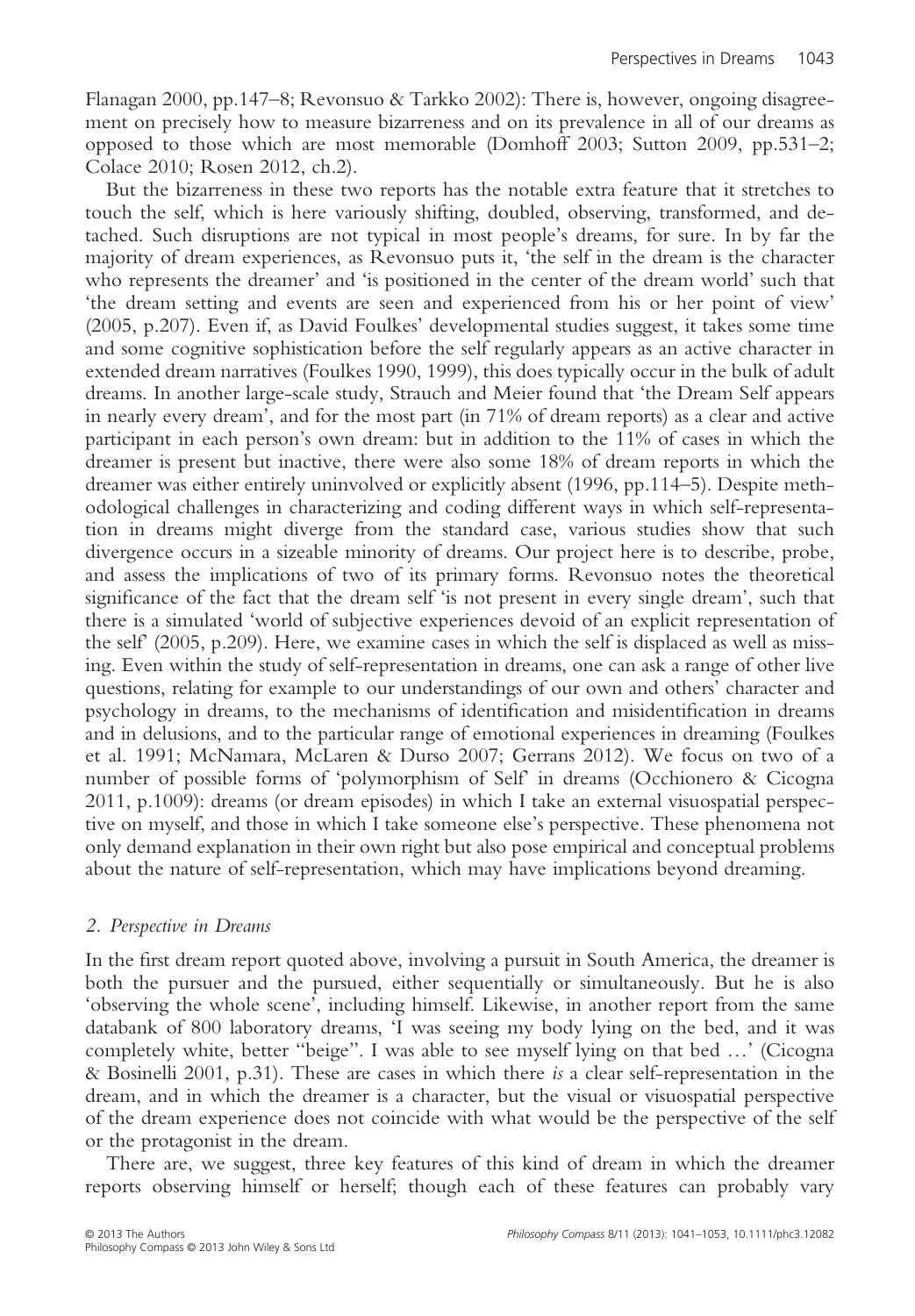independently, they do often coincide. Firstly, the dreamer reports seeing his or her own body. Secondly, that body is immediately and unreflectively taken to be the dreamer, the dream self or the character representing the dreamer: there is no inference, uncertainty, or further question about the identity of that observed character. Thirdly, there is a definite visual or visuospatial perspective from which this observation occurs: this contrasts with cases in which dream events are experienced from no visual or visuospatial perspective at all. We suspect that our second initial report, in which the dreamer says that 'somehow I became (physically) detached from myself and I noticed that I was not me but him', is a case of the latter, distinct kind, accompanied as it was by 'a funny feeling'.

In identifying these features of what we suggest are an important, if relatively rare type of dream experience, we are explicitly guided by our understanding of related phenomena in memory and imagery, which have been extensively studied in cognitive psychology and (increasingly) cognitive neuroscience. Take memory first. In remembering specific events and experiences in my past, I may recall them from my original vantage-point, seeing the remembered scene as through my own eyes, with what appears to be my original field of view; or I may recall them from an external vantage-point, such that I see myself in the remembered scene, while adopting (now) an observer's point of view. After first being noted by Freud and others in the 1890s, this distinction between 'field' and 'observer' modes of remembering has become a popular topic in mainstream cognitive psychology, since Nigro and Neisser's influential paper (1983) and a systematic general renewal of interest in episodic and autobiographical memory. Among an array of robust findings, psychologists have shown that, in general, memories retrieved from an 'own-eyes' or field perspective are more common (especially for more recent events) and generally contain more information on emotional and other subjective states than memories recalled from an observer perspective (Berntsen & Rubin 2006; Rice & Rubin 2009). There are parallel phenomena in the case of imagery. In imagining a possible or future action or event, for example, I can visualize it either from my own point of view, or as if I am observing myself in action. There is solid evidence that the perspective from which I imagine or tend to imagine future actions can have definite and lasting effects on cognition, emotion, and action (Libby & Eibach 2011).

Philosophers have asked whether there can in fact be genuine memories in cases where past events are recalled from an external perspective that diverges from that of the agent's perceptual experience at the time (Vendler 1979; Debus 2007; Sutton 2010). But this distinction between field (internal) and observer (external) perspectives in remembering and imagining has also been studied intensively in applied domains of considerable independent interest. In the psychology of sport and movement, for example, practices of visualization among elite athletes and dancers are investigated to identify any differential effects of imagining one's expert performances from the inside or as an observer (Morris & Spittle 2012). Though it may seem natural to think that a field visuospatial perspective in imagery would tap and promote kinesthetic processes more effectively, in fact research suggests that external or observer perspectives may be more useful for certain kinds of movement task: the challenge of integrating kinesthetic sensation, 1<sup>st</sup>-person or field visual perspectives, and the experience of watching one's own moving body from the outside is faced regularly for elite sportspeople in using video analysis of their performance (Callow & Hardy 2004; Sutton 2012). In clinical psychology, in turn, there are ongoing discussions on the point of view from which traumatic experiences are recalled or relived. In general, remembering experiences from an observer perspective involves less detail on emotions and bodily sensations. This leads some clinicians and psychologists to argue that the adoption of an observer perspective in remembering trauma is a defense mechanism associated with ongoing or increasing negative psychological symptoms, whereas the adoption of a field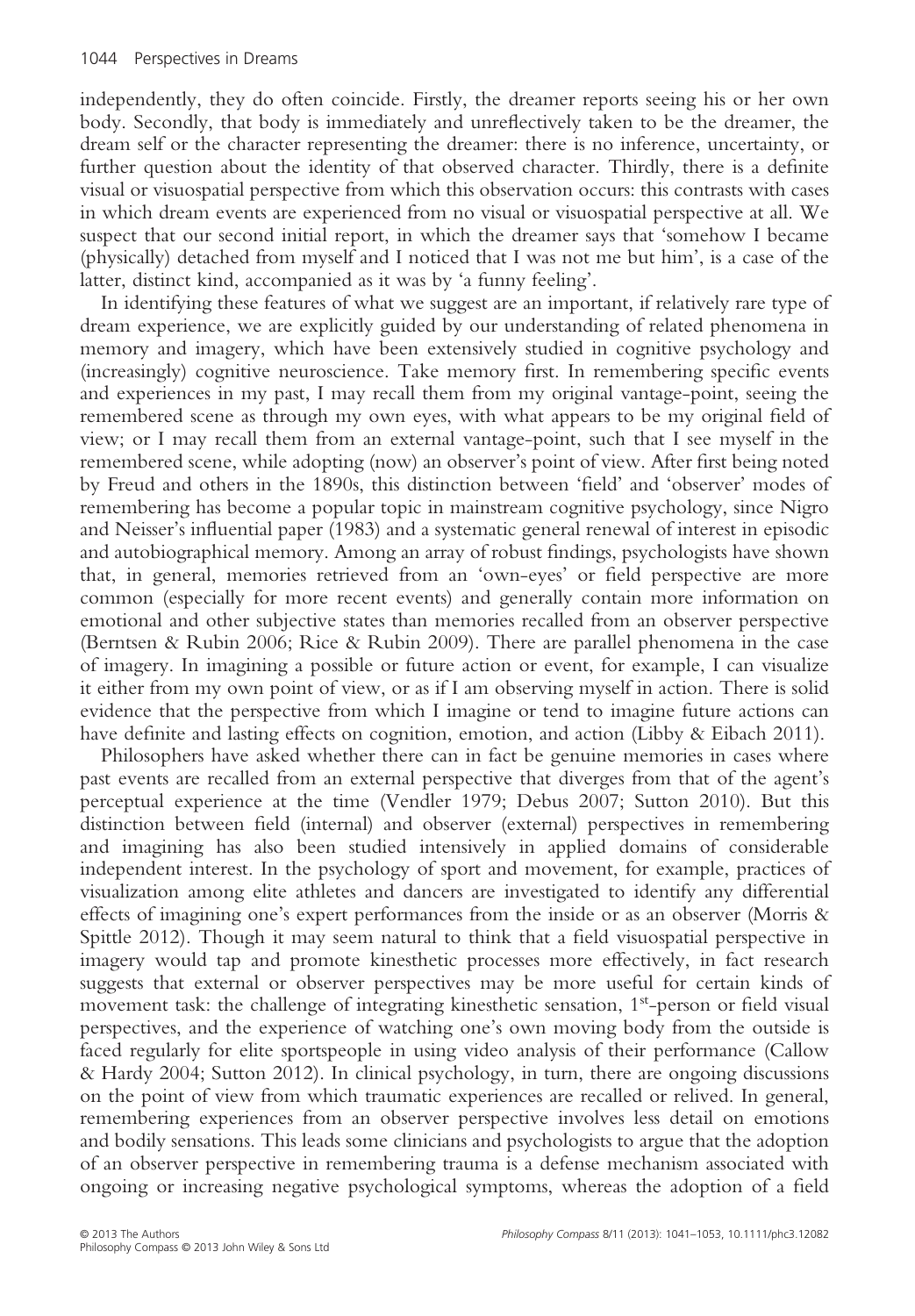perspective can ward off or diminish such symptoms (McIsaac & Eich 2004; Kenny et al. 2009). Others see the abstraction, which external perspectives may bring as potentially beneficial, and argue that external perspectives can scaffold our capacity to consider different evaluative and emotional perspectives on our own past (Mackenzie 2008; Goldie 2012).

Below, we focus in on a specific issue arising in these established research traditions on perspective in memory and imagery, to apply back to the case of dreams. But first, we underline the point that the availability of distinct perspectives appears to operate in many of the same ways across all these domains. As in memory, dream experiences in which an external or observer perspective is adopted may well be less common, but do occur in a significant minority of cases (Foulkes & Kerr 1994; Soper, Milford & Rosenthal 1994; Soper 1999). Even though while dreaming we can rarely access anything like our full autobiographical narrative, so that essential features of memory are not available in dreams, it is notable that these same mechanisms of visuospatial perspective-taking can operate in common across the domains. This can be harder to recognize because some scientific analyses of dream reports do not clearly acknowledge the existence of dreams experienced from an observer perspective. Strauch and Meier (1996) code 'participation of the dreamer' under the categories of 'dreamer active', 'dreamer inactive', 'dreamer uninvolved', or 'no dream self'. Dreaming from an external or observer perspective does not quite map on to any of these categories, which do not distinguish the agency of the dream character from the perspective from which the dream events are experienced. Likewise, in a more fine-grained scheme derived from the large Italian sample, Occhionero and colleagues code some reports as including a 'representation of self as a passive observer of the dream events'; but their use of the term 'observer' here is potentially misleading, since by this, they mean not what memory researchers call an observer perspective, but a dream from a standard field perspective in which the dream self is inactive ('I was at a service station and I was observing this scene …'). In contrast, they classify the case in which the dreamer reports seeing himself or herself lying on the bed under the category of a 'total or partial Self body image' (Occhionero & Cicogna 2011, p.5; compare Occhionero et al. 2005, pp.79–80): this characterization misses the key extra fact that this 'Self body image' is experienced and observed from outside, from an external vantage-point.

The fact that the literature on field and observer perspectives in memory and imagery is not explicitly discussed in contemporary research on self-representation in dreams is both puzzling and problematic. In the 1980s, there was a lively research focus on links between memory, dreams, imagery, and out-of-body experiences (OBEs), in which people see their own body from an external perspective. Susan Blackmore's initial hypothesis that people who report more regular OBEs would also remember their past more often from an external or observer perspective turned out to be unsupported. But those people *did* report adopting observer perspectives in their dreams more often than others, and were able to switch between internal and external perspectives in memory and imagery more easily (Blackmore 1987, 1988; compare Irwin 1986). But these earlier connections between dreaming and OBEs, on the one hand, and memory and imagery, on the other hand, have not been studied even in the recent dramatic revival of research on OBEs, as we now explain.

Out-of-body experiences are one of a range of autoscopic phenomena, in which one 'sees oneself' as if from the outside. The pathological waking conditions in this domain include not only OBEs but also cases in which people see a duplicate or double of their own body, while retaining their own standard first-person perspective on that doubled body (an 'autoscopic hallucination') (Brugger 2002; Blanke & Mohr 2005; Mishara 2010). OBEs, previously a focus of some scepticism among scientists, have recently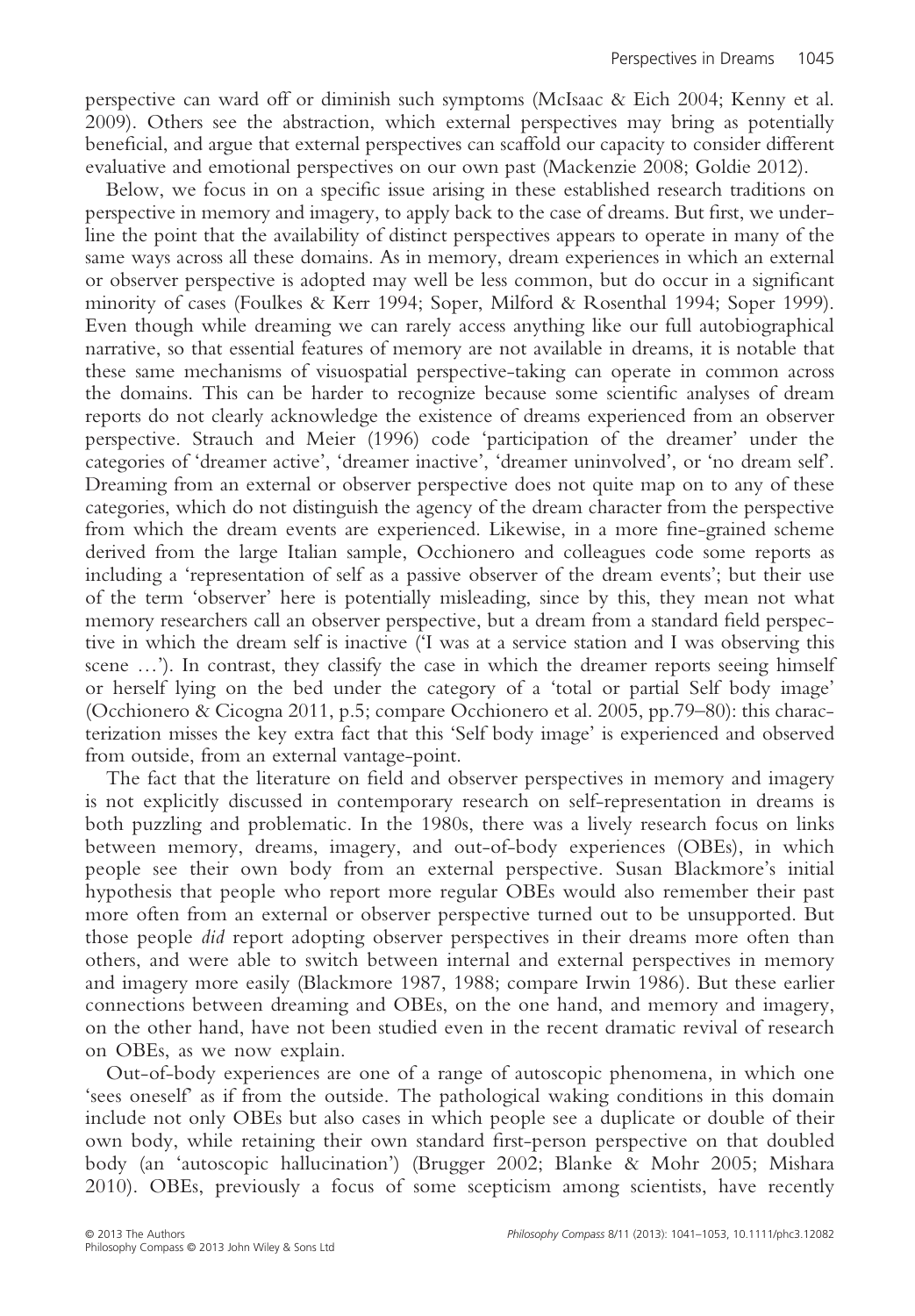turned out to be linked to quite specific neurological disturbances, and to be open to experimental induction (Blanke & Metzinger 2009). But these researchers have not incorporated observer perspectives in memory and imagery into their classificatory schemes. We suggest that the adoption of external perspectives in remembering, imagining, and dreaming temporarily replicates certain features of OBEs, with which it is likely to share certain neurocognitive mechanisms. A link between dreaming in general and OBEs has been drawn by both Metzinger (2004, 2005) and Occhionero and Cicogna (2011), and there is ongoing investigation into possible neurocognitive commonalities with regard to vestibular function and the disintegration of standard waking mechanisms for binding multisensory information, leading to an usually partial or 'polymorphous representation of body image' (Occhionero & Cicogna 2011, p.1013). The link back to the ordinary temporary adoption of external perspectives in memory and imagery has not been made by these authors, but, we suggest, recollection from an observer perspective is another full-scale form of autoscopy. By explicitly noting and thematizing the existence of observer perspectives in both memory and dreams, researchers can now focus on psychological and neural links between both sets of ordinary psychological phenomena and the rarer cases of OBEs.

We believe that both the prevalence and the significance of flexibility or fluidity in visuospatial perspective-taking, which may be particularly striking in dreams, have been underestimated in a number of domains. Perhaps internal or field perspectives are the 'default' mode (Morris & Spittle 2012), and perhaps it will turn out that in the case of memory at least, they are more likely than observer perspectives to arise when we are remembering accurately. But recent evidence suggests that external or observer perspectives in memory may also turn out be relatively common, diverse, and functional (Rice & Rubin 2009, 2011). So in dreams too, the availability of external perspectives may signal the flexibility of our self-representational capacities, rather than their disruption, incompleteness, and weakness (Occhionero 2004). To note just two lines for inquiry, which could draw on established methods elsewhere in psychology, it would be useful to know if the emotions generally associated with distinctive perspectives in memory also typically accompany those perspectives in dreams and to get a better grip on the role of perspective in the way we represent our own movements through space both in waking and dreaming cognition (Schönhammer 2005; Cook 2011; Tversky 2011).

# 3. Vicarious Dreams

In documenting a variety of ways in which 'the self' can be represented in dreams, Occhionero and Cicogna note that the dream self can also be experienced 'either by way of embodiment-in or identification-with other characters or even objects' (2011, p.1013). Occasionally, on waking, the dreamer remembers having a dream in which the protagonist – the character or agent in the dream from whose viewpoint the dream events were experienced – was not the dreamer herself. Revonsuo's dream database includes the following report from a 25-year-old, blond female student:

It's the Second World War and I am a dark-haired, strongly built, Finnish male soldier. The enemies are probably German … [Later in the same dream]: I could see myself in a mirror. Now I was a blond, strongly built woman. (Revonsuo 2005, p.213)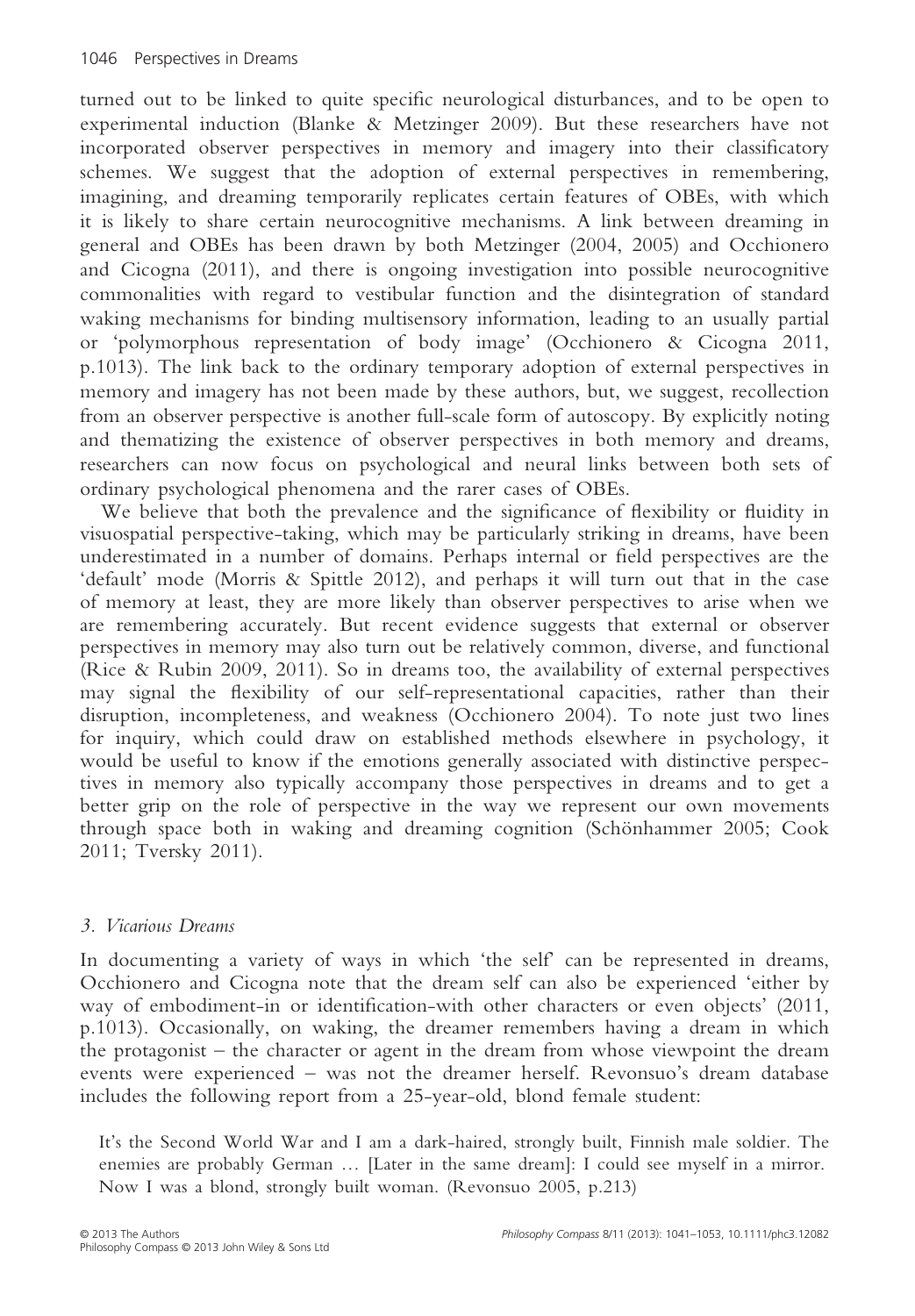In a case from the Italian studies, the dreamer reports 'a lot of beautiful actresses … I'm transformed and become a famous actor' (Occhionero et al. 2005, p.80). In these cases, the dreamers report a shift within the dream, either to or from being the protagonist of their own dream. In other cases, the protagonist is not an embodied person at all. 'I was inside a giant photocopying machine. I knew I was inside this machine, not as a physical human being but as an abstract entity, as a mind, so I couldn't see myself ' (Cicogna & Bosinelli 2001, p.32); another female student was 'a dog or some other animal' in the dream, and reported events experienced from the animal's point of view, 'running in a dark forest with another animal, hunting for prey' (Revonsuo 2005, p.214).

Each of these dream reports has its own unusual features. In some cases, perhaps including the photocopy machine, the dream protagonist is still the dreamer, albeit atypically located in some other kind of body. These are not cases of observer perspectives, but simply of muted or incongruous forms of self-representation within otherwise standard dream experience. But other cases, such as the woman dreaming as a darkhaired male soldier, are arguably distinct again: these, we suggest, are vicarious dreams, in which the holder of the first-person perspective in the dream is someone (or something) other than the dreamer. In vicarious dreams, the perspective of the dream is that of one of the dream characters, the one we call the protagonist, but this protagonist does not identify himself as the dreamer, and correlatively, the dreamer does not treat or identify herself as the protagonist.

Vicarious dreams are rare, certainly. As we noted above, in most remembered dreams the protagonist is, or is in some sense continuous with, the dreamer: this is true too in the cases of dreaming from an external observer's perspective discussed in Section 2 above. In those cases, there is no doubt that the observed protagonist is still me. Vicarious dreams are unlike observer perspective dreams and like standard dreams in that the events are experienced from an 'own-eyes' or field perspective, such that the first-person perspective is occupied by a character in the dream. But they are unlike standard dreams in that the protagonist from whose perspective the dream occurs is someone other than the dreamer. One of us (MR) has had dream experiences in which the protagonist was a male engineer on a spaceship, trying to prevent the ship from crashing into the earth, and in another case, an old man having a heart attack. In addition to the cases described in the scientific literature, what we are calling vicarious dreams have received some philosophical discussion. J.J. Valberg first describes a more complex case, a dream in which the two characters are X and JV, but where the first person perspective is occupied by X: 'in the dream I am not JV but  $X$  ( $X$  is me)', so that 'in the dream I am a human being other than the human being that I am' (2007, p.62). X can interact with JV in the dream, refer to JV as 'him' and observe JV from an external perspective. If the protagonist feels pain and thinks 'I am feeling pain', Valberg suggests, 'I' refers to X rather than JV, whereas JV's pain behavior is observed in the dream from an external perspective. Valberg then introduces what we see as the paradigmatic vicarious dream by noting that 'JV need not have been in the dream at all' (p.63): in this case, the protagonist X, from whose first person perspective the dream events are experienced, is still someone other than Valberg the dreamer. In this case, the dreamer or the waking self is not represented in the dream at all: the protagonist or subject of the dream, the one 'at the centre of the dream' (Valberg 2007, p.65) just is X (or the dark-haired Finnish soldier, or the famous actor, or the running animal).

In waking life, Williams argues, I can imagine being Napoleon and looking over the battlefield without this entailing either that Napoleon exists now, or that I might have been Napoleon (1973, pp.42–45). So it seems from the examples we have given above that I can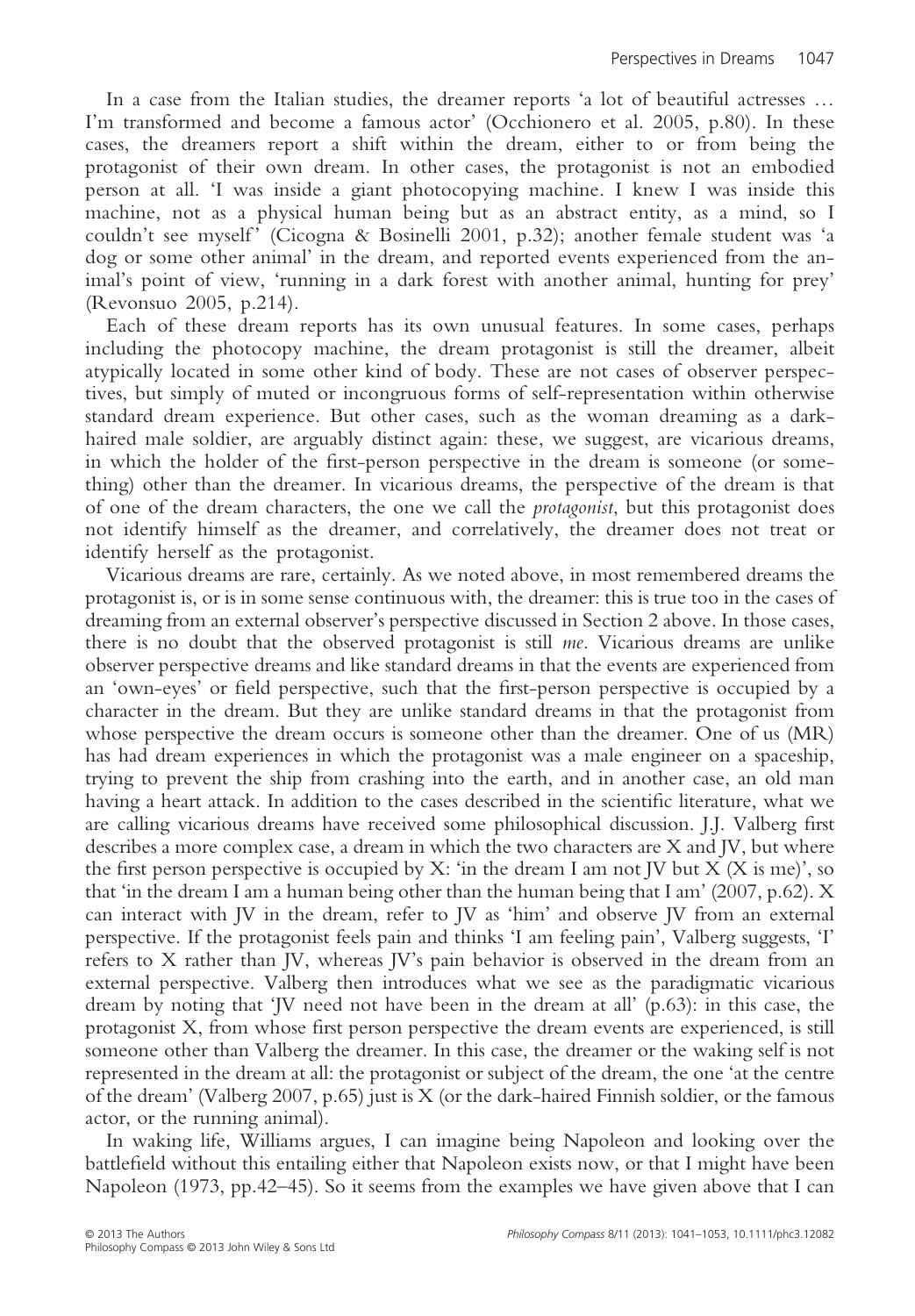dream as Napoleon. This means not that in the dream my waking self has somehow been transplanted into Napoleon's body, or vice versa; rather, it means that the centered and embodied (or dream-embodied) subject position of the dream protagonist, from whose first-person perspective the dream events unfold, is occupied by Napoleon and not by me. But the phenomenon of vicarious dreaming raises puzzles about ownership of experience, self-representation, and self-reference. Who do the experiences belong to in such dreams, the dreamer or the protagonist? Who exactly is the protagonist? And to whom does 'I' refer when, in the dream, Napoleon thinks or says 'I see the battle', or the dark-haired Finnish soldier thinks 'I see the Germans'? We work with the Napoleon case because it underlines the implausibility of answering these questions by simply identifying the dream self, the one occupying the first-person perspective in the dream, with the apparent thinker and speaker. Napoleon does not now exist: even if he did it would be odd for him, that actual person, to be thinking and speaking in dreams which  $my$  brain generates and hosts. But what alternative approaches are available here? Shortly we examine some philosophical resources developed to deal with the parallel cases in waking imagination, but first we examine three other options. We do not offer a single preferred solution here, but intend to raise the problems sharply for further attention.

Perhaps, firstly, the occupant of the first-person perspective in vicarious dreams really is, despite all appearances, the dreamer. On this view, the label 'vicarious' is a little misleading, for a dream protagonist is always an altered version of the waking self. In my dream, perhaps, I am a shorter, more megalomaniacal version of myself. Perhaps the soldier dream is of this kind, with the 25-year-old female student inhabiting a different dream body, but still identifying herself as the protagonist. But though such cases do occur, as we have noted, they do not exhaust the possibilities or entirely capture the phenomena we have described. In general, the psychological discontinuity between waking self and dreaming self can be extreme. And in particular, in our other examples of vicarious dreaming the waking self just does not enter the picture within the dream at all. As Valberg says of such cases, 'in the dream JV is not me (I am not JV)': rather, someone else  $-X$  or Napoleon or the soldier – 'is at the center of the dream' (2007, p.67).

Secondly, if the protagonist is neither Napoleon nor the dreamer, perhaps it is just a 'dream Napoleon'. This would be a challenging result, because unlike other characters in the dream, dream Napoleon appears to be consciously experiencing the dream environment from a first-person perspective. This would mean that some experiencing protagonists only exist for a short period during a dream, in what could be considered an extreme implementation of Lockean psychological continuity theory. Locke considers the possibility of 'two distinct incommunicable consciousnesses acting in the same body, the one constantly by day, the other by night' (1690/1975, II.27.23, p.344), arguing that they would be distinct selves. In dreams, however, the protagonist is not always the same person: the protagonist of last night's dream is not usually psychologically linked with other dream protagonists in the way Locke seems to think of his 'nightman'. Given the fluidity and discontinuity of dreams as shown by our examples above, a dream protagonist may exist only for a short part of a dream, as with the famous actor dream. Each protagonist, both within and across dreams, may have varying levels and kinds of connectedness with other dream protagonists and with the dreamer, and many such protagonists may have no such connectedness at all. So the nightman would not be a singular dream protagonist who persists 'constantly' through all of my dreams.

This line of thought might force us to posit temporary and highly fleeting subjects of experience in vicarious dreams. We think this option is worth pursuing, but acknowledge that it may be so counterintuitive as to encourage adoption of a third possibility, that the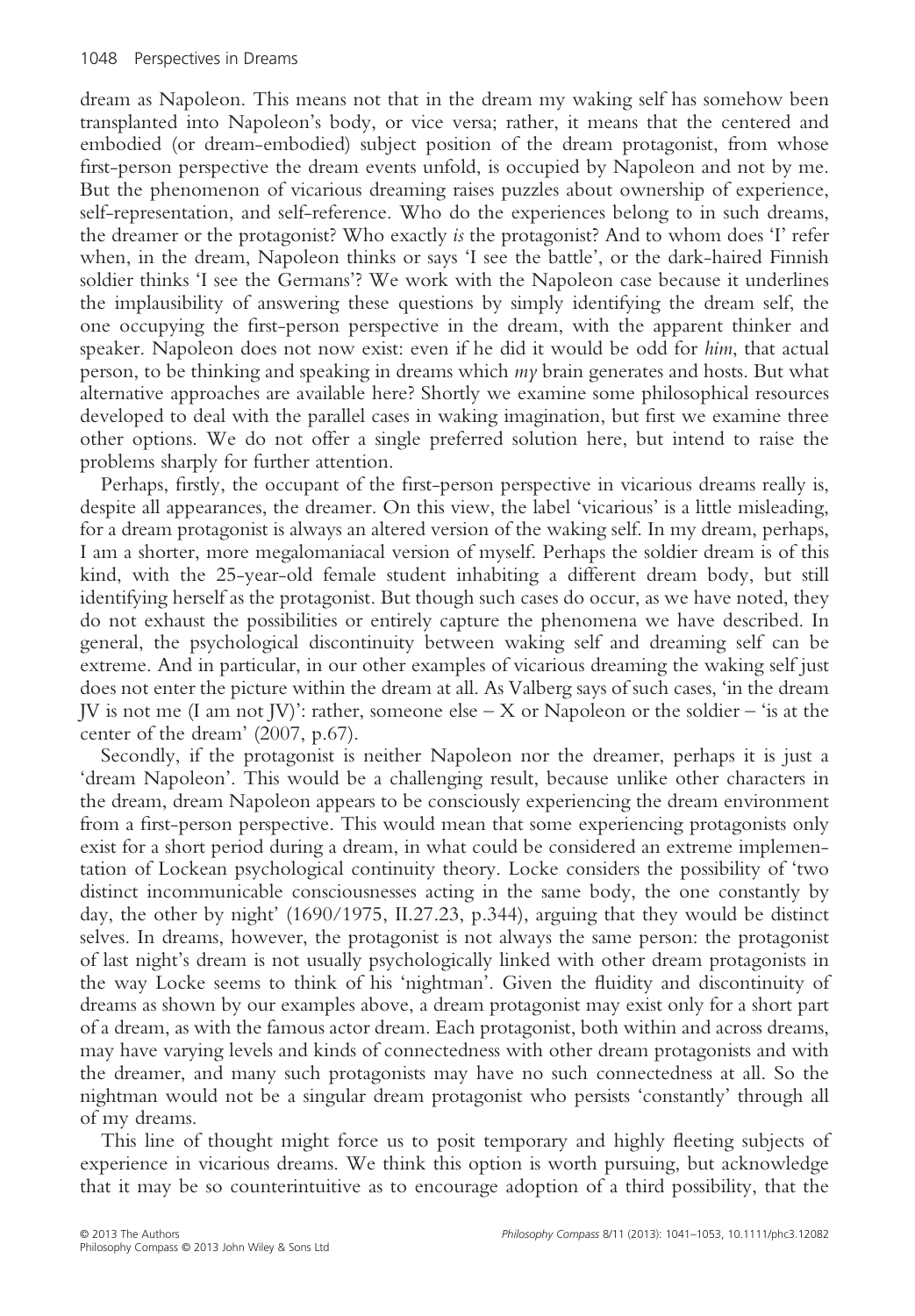dream protagonist just is no kind of subject or self at all, and that the first-person perspective apparently occupied in these dream experiences is in fact empty after all. We return to these thoughts after discussing an attempt to defuse the puzzle by pushing harder on the parallel with imagining.

David Velleman (1996) argues that the use of the first person pronoun is unproblematic when imagining that I am someone else. In such cases, as the actual subject, I actively frame my thoughts and imaginings so that they diverge from my own and arise from the perspective of the 'notional subject', the imagined center of perspective: 'imagining that I am Napoleon is first-personal, but it is, so to speak, first-personal about Napoleon, in the sense that it is framed from Napoleon's point of view' (1996, p.40). This framing of perspective is unlike the genuine reflexivity of unselfconscious first-person thoughts, yet raises no special mystery once we understand that thoughts thus framed enact this explicitly specified gap between actual and notional subjects. He applies this account not only to imagining being someone else but also to certain possible relations between the present self and past or future selves, seeking a unified framework for understanding perspectival selfhood across a range of psychological states and processes.

Although Velleman does not discuss dreams, we might naturally try to extend his approach from imagining and remembering to dreaming. Perhaps when I dream of being Napoleon, my first-person thoughts are not genuinely reflexive. Rather, a self-conscious framing contextualizes 'I see the battle': the dreamer is the actual subject who frames the thought from the perspective of Napoleon, the notional subject.

Unfortunately, this tidy solution does not work. In vicarious dreams, there need be no explicit framing: the actual dreamer, whose brain is generating or hosting the dream, is nevertheless not accurately described as an actual subject of the dream. In lucid dreams, certainly, the dreamer realizes that she is dreaming and might thus be in a position to frame certain thoughts and experiences as being those of a distinct notional subject (LaBerge & DeGracia 2000). But ordinary, non-lucid dreams are quite unlike this. The dreamer is neither in the dream nor framing the dreamed perspective. This contrasts sharply with the case of imagining as described by Velleman, in which the actual subject unselfconsciously retains her own perspective whilst deliberately adopting the imagined perspective. In vicarious dreams, there is only one centered subjective perspective, and it is the first-person perspective of the dream protagonist, Napoleon (or X or the soldier). In contrast to the kind of imagining discussed by Williams and Velleman, the dream protagonist experiences the dream world as if he is the actual subject. (In some kinds of imagining, such as more hallucinatory forms of fantasy or mind wandering, the duality of perspective which Velleman describes also disappears, perhaps giving rise to related problems).

There are two possible responses here, further ways to develop a Velleman-style solution to the problem of vicarious dreaming. Perhaps the dreamer either forgets the framing that occurred during the dream, or frames the perspective of the dream protagonist tacitly or unconsciously. We do not think either option works for vicarious dreams. Regarding the first explanation, indeed, forgetting of the framing thoughts may sometimes occur, but it is unlikely as a plausible explanation of all vicarious dreams. There seems to be a clear distinction between dream reports in which the protagonist remains somehow aware of the waking self despite doing Napoleonic things such as riding a horse and looking over a battle, and dreams in which the dream protagonist believes they are Napoleon, in which there is no distinction between the actual subject and the notional subject just because the actual subject is out of the picture entirely and not even engaged in some tacit or background framing. Such cases are the ones we find most philosophically interesting.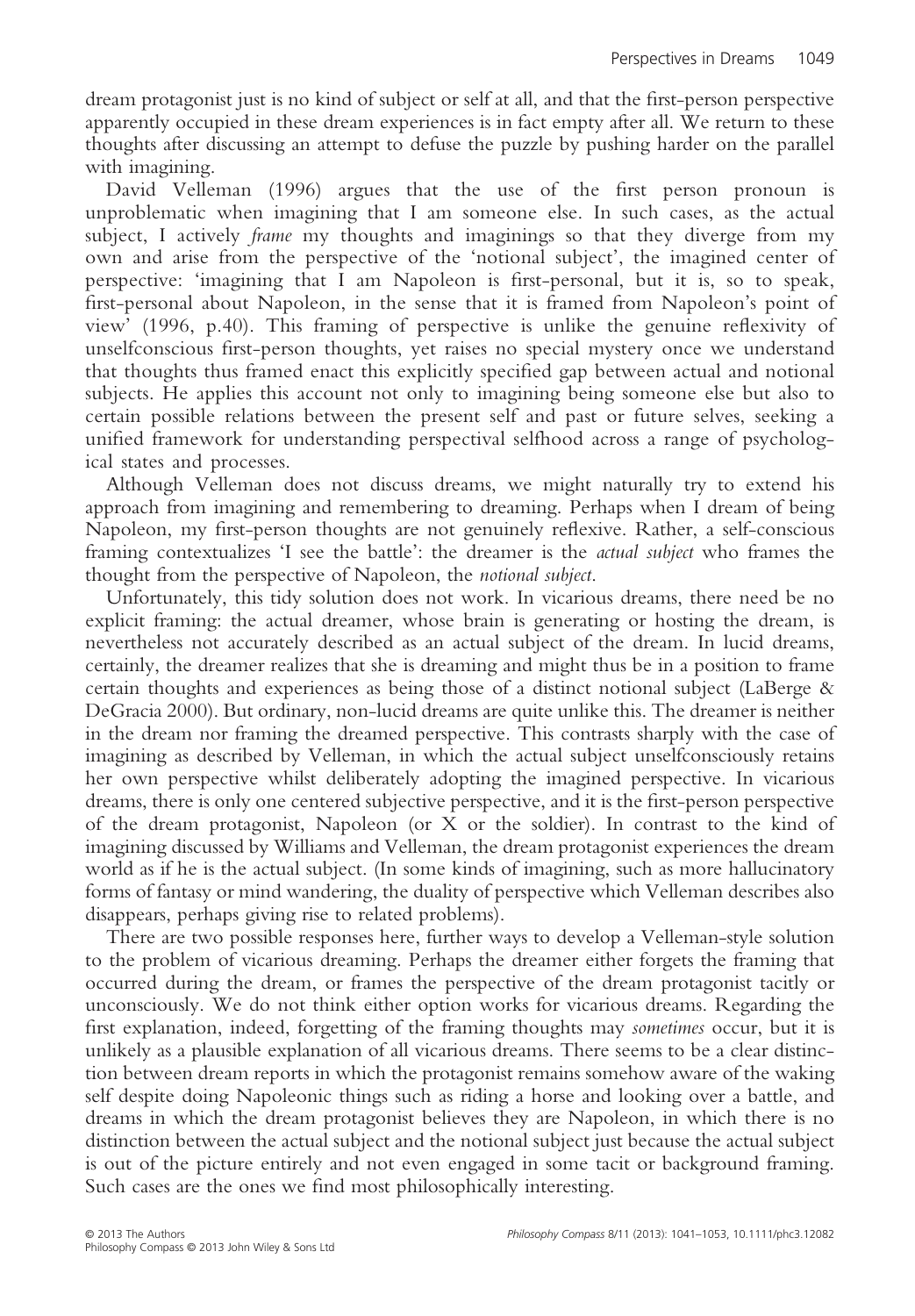Secondly, the possibility that the framing of certain thoughts could occur outside conscious awareness is not consistent with Velleman's framework. For Velleman, only standard, genuinely reflexive first-person thoughts are 'unselfconscious about their reference, in that they require no other thought about whom they refer to. I can think of NB as notionally "me" only by deliberately placing him where he will intercept this inward-directed pointer, thus rendering its reference to him self-conscious' (Velleman 1996, p.60). If we allow that non-genuine reflexive thoughts can also be established in an unselfconscious manner, it is not clear how the distinction between genuine and non-genuine cases can be maintained. Perhaps such automatic or non-conscious framing does operate in the case of imagining, where there is an ongoing duality of coexisting distinct perspectives: the actual subject, doing the framing, is still in the picture at the same time as the notional subject roams free in the imagined world. But even if this is possible in imagining, it will not explain vicarious dreaming: in vicarious dreams, there is no actual subject distinct from the notional subject during the dream. The dream protagonist is the holder of the center of perspective, and the waking self is not represented in the dream. When the protagonist uses a first-person pronoun, it points out the center of perspective: other perspectives, such that of the waking self, are not involved. This contrasts with the case of imagining as described by Velleman, in which the waking self has a real world perspective whilst adopting the imaginary world perspective. In such dream experience is there is only one perspective, that of the dream protagonist.

So vicarious dreams are not analogous to imagining being someone else. Perhaps we are left with the possibility that the dream protagonist is a temporary separate entity, a fleeting self (Rosen 2012). We leave this open as a live option, but finish with one further note about the idea that there is no subject or self at all in such dreams. Even such a diehard realist about dream experience as Antti Revonsuo, discussing dreams in general rather than vicarious dreams in particular, offers a line of thought which might support this notion. Revonsuo argues that it is only with the subsequent waking reconstruction of a dream experience on the basis of memory traces that a sense of ownership of the dream arises: only at that point do I 'feel that this experience originally took place in the same system of conscious experience in which my current experiences take place'. This idea that the dream 'becomes  $my$  experience  $\ldots$  only after the original experience is long gone' has, as Revonsuo notes, the striking consequence that there is no sense of ownership of unremembered dreams: they were 'experiences in my brain', but their potential to be  $m\gamma$ experiences is unactualized (2005, pp.209–210).

The two unusual dream phenomena we have discussed – external perspectives and vicarious dreams – are much less common than ordinary dreams in which the dreamer is straightforwardly represented in the dream protagonist. Yet they appear to occur in a significant minority of dreams, and plausibly more for some dreamers and in some circumstances than others. They need to be incorporated into our best understanding of the nature of self-representation in dreams. We have suggested some specific lines of enquiry in each case, along with some direct connections to parallel but strangely disconnected literatures on remembering and imagining. We see dreaming as a fruitful domain for integrative, naturalistic work at the interface between philosophy and the cognitive sciences.

## Acknowledgments

Our thanks to Glenn Carruthers, Max Coltheart, Helen Gillespie, Chris McCarroll, and Peter Menzies, as well as to an anonymous reviewer for helpful comments and suggestions, and to Ron Mallon and Edouard Machery.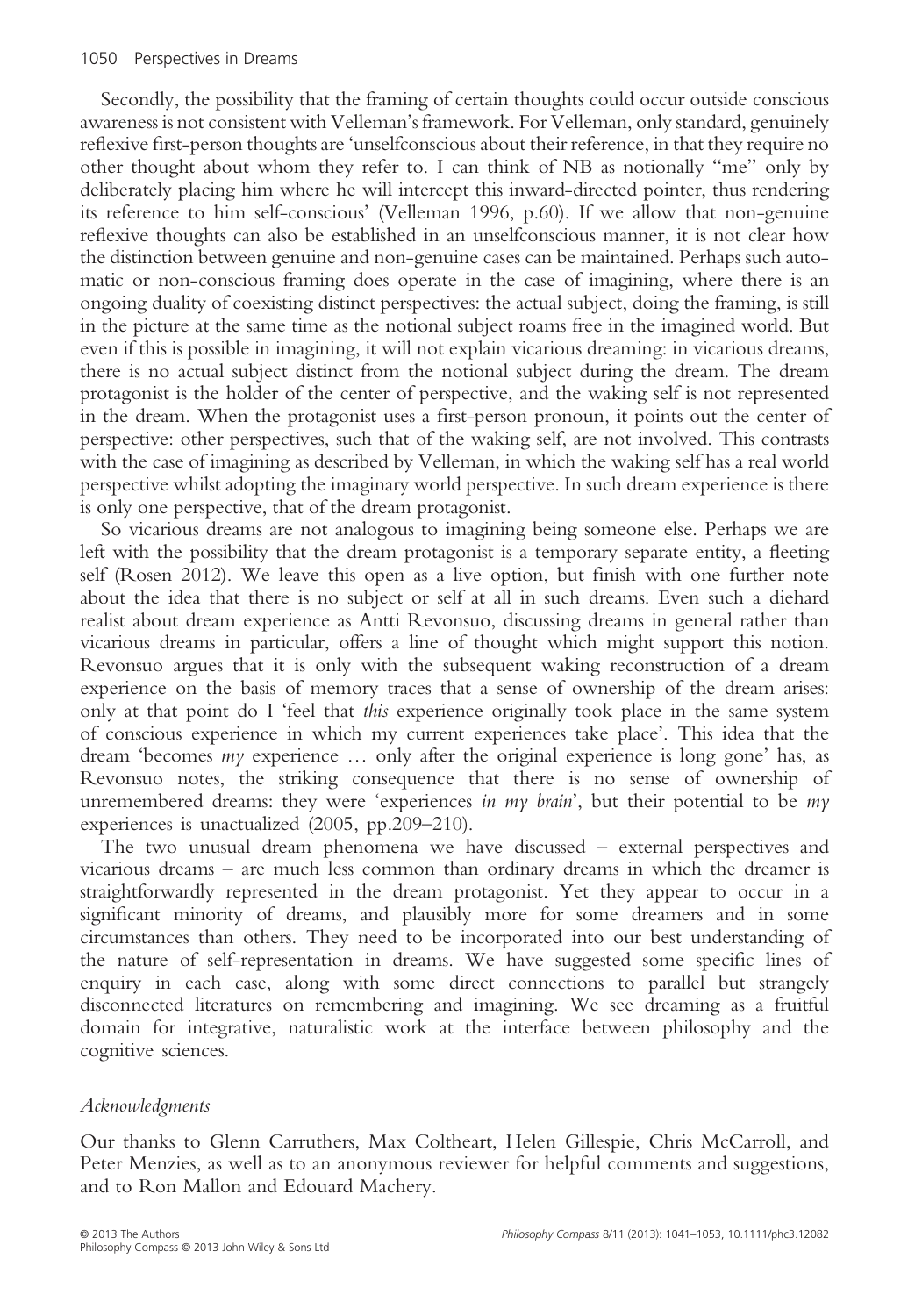# Short Biographies

Melanie Rosen is interested in the intersection between philosophy and cognitive science. Her research takes a broad focus toward the philosophy of mind, consciousness, the self, and the relevance of our scientific knowledge of the brain and cognition. Rosen completed a BABFA (Fine Arts and Philosophy Conjoint) and MA (Philosophy) at Auckland University and recently in 2013, graduated from her PhD at Macquarie University, Sydney. Her thesis titled 'Dream Pluralism: A Philosophy of the Dreaming Mind' focused on dreaming and its relevance for philosophy and cognitive science. Rosen argued that a pluralistic approach to the wide variety of cognitive phenomena that occur during sleep can help further our understanding of a variety of cognitive states. Dreaming is a conscious state that involves interesting features such as body representation in absence of the real, waking body, and a variety of cognitive defects that provide insight into the self, consciousness and cognition. She is currently teaching at Macquarie University and the Australian Catholic University and does research at the Australian Commonwealth Scientific and Industrial Research Organization (CSIRO). Her teaching interests range from ethics to metaphysics, philosophy of mind and critical thinking. She won the 2009 International Association for the Study of Dreams (IASD) paper prize and is currently preparing further papers on dreaming.

John Sutton is Professor of Cognitive Science at Macquarie University, Sydney, where he was previously head of the Department of Philosophy. His degrees are in Classics from Oxford and in Philosophy from Sydney, and he has held visiting fellowships at UCLA, UCSD, Edinburgh, and Warwick. His research centers on memory, both in and at the intersections of philosophy, the cognitive sciences, and the social sciences. His book *Philosophy and* Memory Traces: Descartes to Connectionism (Cambridge) was reissued in paperback in 2007, and he is coeditor of *Descartes' Natural Philosophy* (Routledge, 2000) and of the interdisciplinary journal Memory Studies. His recent work addresses distributed cognition, collaborative and social memory, perspective in autobiographical memory, skilled movement and embodied cognition, and cognitive history.

## Note

\* Correspondence: Cognitive Science, Macquarie University. Email: john.sutton@mq.edu.au.

## Works Cited

- Berntsen, Dorthe and David C. Rubin. 'Emotion and Vantage Point in Autobiographical Memory.' Cognition and Emotion 20 (2006): 1193–1215.
- Blackmore, Susan. 'Where Am I? Perspectives in Imagery and the Out-of-Body Experience'. Journal of Mental Imagery 11.2 (1987): 53–66.

——. 'A Theory of Lucid Dreams and OBEs'. Conscious Mind, Sleeping Brain: Perspectives on Lucid Dreaming. Eds. Jayne Gackenbach and Stephen LaBerge. New York: Plenum Press, 1988. 373–387.

- Blanke, Olaf and Thomas Metzinger. 'Full-Body Illusions and Minimal Phenomenal Selfhood'. Trends in Cognitive Sciences 13 (2009): 7-13.
- Blanke, Olaf and Christine Mohr. 'Out-of-Body Experience, Heautoscopy, and Autoscopic Hallucination of Neurological Origin: Implications for Neurocognitive Mechanisms of Corporeal Awareness and Self-Consciousness'. Brain Research Reviews 50 (2005): 184–199.
- Brugger, Peter. 'Reflective Mirrors: Perspective-Taking in Autoscopic Phenomena'. Cognitive Neuropsychiatry 7.3 (2002): 179–194.

Callow, Nicola and Lew Hardy. 'The Relationship between the Use of Kinaesthetic Imagery and Different Visual Imagery Perspectives'. Journal of Sports Sciences 22 (2004): 167–177.

Child, William. 'Dreaming, Calculating, Thinking: Wittgenstein and Anti-Realism about the Past'. Philosophical Quarterly 57 (2007): 252–272.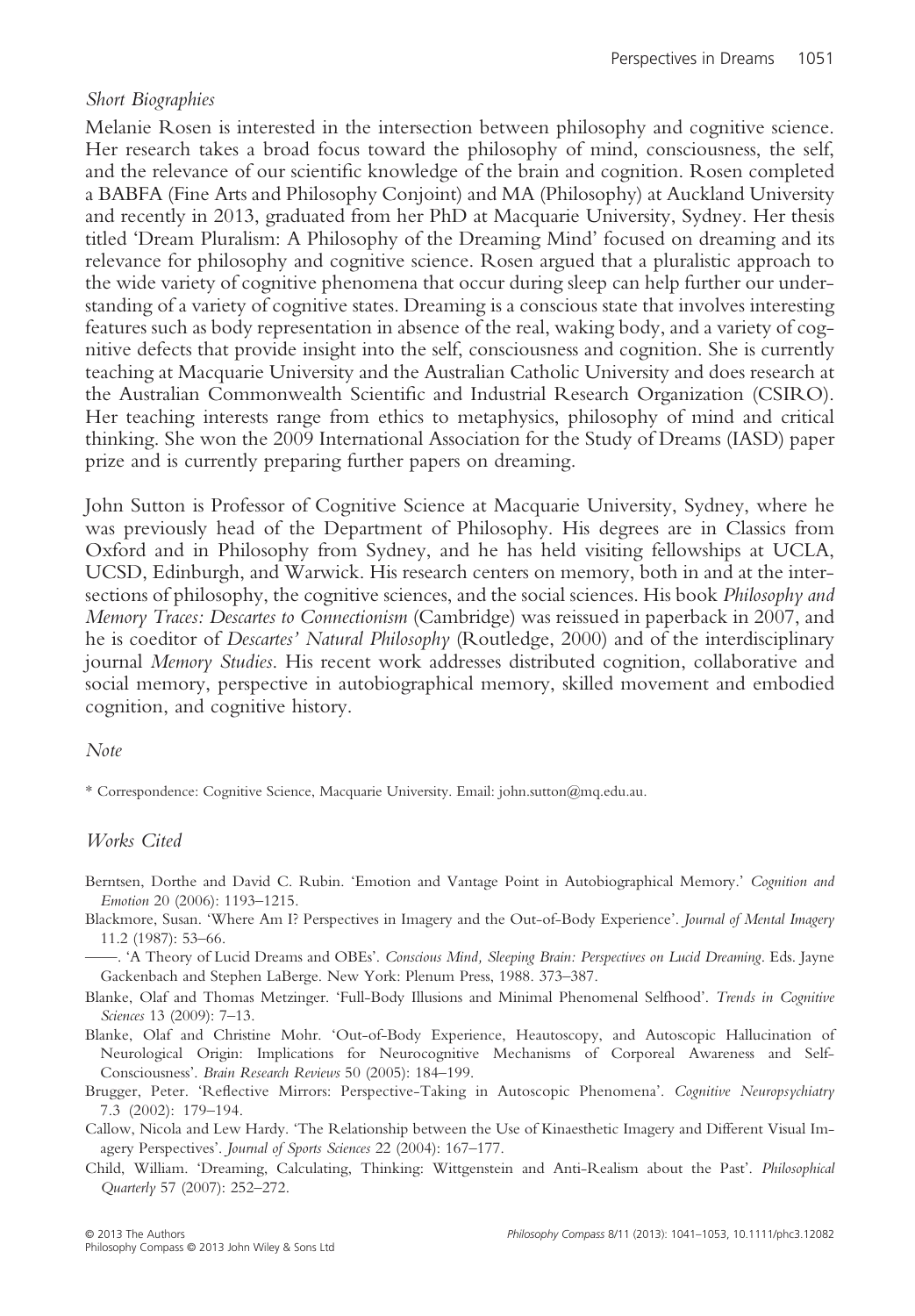- Churchland, Patricia Smith. 'Reduction and the Neurobiological Basis of Consciousness'. Consciousness in Contemporary Science, Eds. A. J. Marcel and E. J. Bisiach. Oxford: Oxford University Press, 1988. 273–304.
- Cicogna, PierCarla and Marino Bosinelli. 'Consciousness during Dreams'. Consciousness and Cognition 10 (2001): 26–41.
- Clark, Andy. 'The Twisted Matrix: Dream, Simulation, or Hybrid?' Philosophers Explore the Matrix. Ed. C. Grau. Oxford: Oxford University Press, 2005. 177–197.
- Colace, Claudio. Children's Dreams: From Freud's Observations to Modern Dream Research. London: Karnac Books, 2010.
- Colombetti, Giovanna. The Feeling Body: Affective Science Meets the Enactive Mind. Cambridge, MA: MIT Press, 2013.
- Cook, Roger F. 'Correspondences in Visual Imaging and Spatial Orientation in Dreaming and Film Viewing'. Dreaming 21.2 (2011): 89–104.
- Craver, Carl. Explaining the Brain: Mechanisms and the Mosaic Unity of Neuroscience. Oxford: Oxford University Press, 2007.
- Debus, Dorothea. 'Perspectives on the Past: A Study of the Spatial Perspectival Characteristics of Recollective Memories'. Mind & Language 22.2 (2007): 173–206.
- Dennett, Daniel C. 'Are Dreams Experiences?' Philosophical Review 73 (1976): 151–71.
- Domhoff, G. William. The Scientific Study of Dreams: Neural Networks, Cognitive Development, and Content Analysis. Washington, DC: American Psychological Association, 2003.
- Flanagan, Owen. Dreaming Souls: Sleep, Dreams, and the Evolution of the Conscious Mind. Oxford: Oxford University Press, 2000. Foulkes, David. 'Dreaming and Consciousness'. European Journal of Cognitive Psychology 2 (1990): 39–55.
- ——. Children's Dreaming and the Development of Consciousness. Cambridge, MA: Harvard UP, 1999.
- Foulkes, D., M. Hollifield, L. Bradley, R. Terry, and B. Sullivan. 'Waking Self-Understanding, REM-Dream Self Representation, and Cognitive Ability Variables at Age 5–8'. Dreaming 1 (1991): 41–51.
- Foulkes, David and Nancy H. Kerr. 'Point of View in Nocturnal Dreaming'. Perceptual and Motor Skills 78 (1994): 690.
- Gerrans, Philip. 'Dream Experience and a Revisionist Account of Delusions of Misidentification'. Consciousness and Cognition 21 (2012): 217–227.
- Goldie, Peter. The Mess Inside: Narrative, Emotion, and the Mind. Oxford: Oxford University Press, 2012.
- Griffiths, Paul. What Emotions Really Are. Chicago: Chicago University Press, 1998.
- Hobson, J. Allan, Edward F. Pace-Schott, and Robert Stickgold. 'Dreaming and the Brain: Toward a Cognitive Neuroscience of Conscious States'. Behavioral and Brain Sciences 23 (2000): 793–842.
- Horton, Caroline L.. 'Recall and Recognition of Dreams and Waking Events: A Diary Paradigm'. International Journal of Dream Research 4(1) (2011): 8–16.
- Horton, Caroline L, Christopher J.A. Moulin, and Martin A. Conway. 'The Self and Dreams during a Period of Transition'. Consciousness and Cognition 18 (2009): 710–717.
- Ichikawa, Jonathan. 'Dreaming and Imagination'. Mind and Language 24.1 (2009): 103–121.
- Irwin, Harvey J. 'Perceptual Perspective of Visual Imagery in OBEs, Dreams and Reminiscence'. Journal of the Society for Psychical Research 53 (1986): 210–217.
- Kenny, L.M., R.A. Bryant, D. Silove, M. Creamer, M. O'Donnell, and A.C. McFarlane. 'Distant Memories: A Prospective Study of Vantage Point of Trauma Memories'. Psychological Science 20 (2009): 1049–1052.
- LaBerge, Stephen and Donald J. DeGracia. 'Varieties of Lucid Dreaming Experience'. Individual Differences in Conscious Experience. Eds. R.G. Kunzendorf and B. Wallace. Amsterdam: John Benjamins, 2000. 269–307.
- Libby, Lisa K. and Richard P. Eibach. 'Visual Perspective in Mental Imagery: A Representational Tool That Functions in Judgment, Emotion, and Self-Insight'. Advances in Experimental Social Psychology volume 44. Eds. M.P. Zanna and J. M. Olson. San Diego: Academic Press, 2011. 185–245.
- Locke, John. An Essay concerning Human Understanding. Oxford: Clarendon Press, 1975 (originally published 1690).
- McIsaac, Heather K. and Eric Eich. 'Vantage Point in Traumatic Memory'. Psychological Science 15.4 (2004): 248–253.
- Mackenzie, Catriona. 'Imagination, Identity, and Self-Transformation'. Practical Identity and Narrative Agency. Eds. K. Atkins and C. Mackenzie. London: Routledge, 2008, 121–145.
- McNamara, Patrick, Deirdre McLaren, and Kate Durso. 'Representation of the Self in REM and NREM Dreams'. Dreaming 17.2 (2007): 113–126.
- Malcolm, Norman. Dreaming. London: Routledge and Kegan Paul, 1959.
- Metzinger, Thomas. Being No-one: The Self-Model Theory of Subjectivity. Cambridge, MA: MIT Press, 2004.

——. 'Out-of-Body Experiences as the Origin of the Concept of a Soul'. Mind & Matter 3.1 (2005): 57–84.

- Mishara, Aaron L. 'Autoscopy: Disrupted Self in Neuropsychiatric Disorders and Anomalous Conscious States'. Handbook of Phenomenology and Cognitive Science. Eds S. Gallagher and D. Schmicking. Berlin: Springer, 2010. 591–634.
- Morris, Tony and Michael Spittle. 'A Default Hypothesis of the Development of Internal and External Imagery Perspectives'. Journal of Mental Imagery 36.1-2 (2012): 1–30.
- Nigro, Georgia and Ulric Neisser. 'Point of View in Personal Memories'. Cognitive Psychology 15 (1983): 467–482.